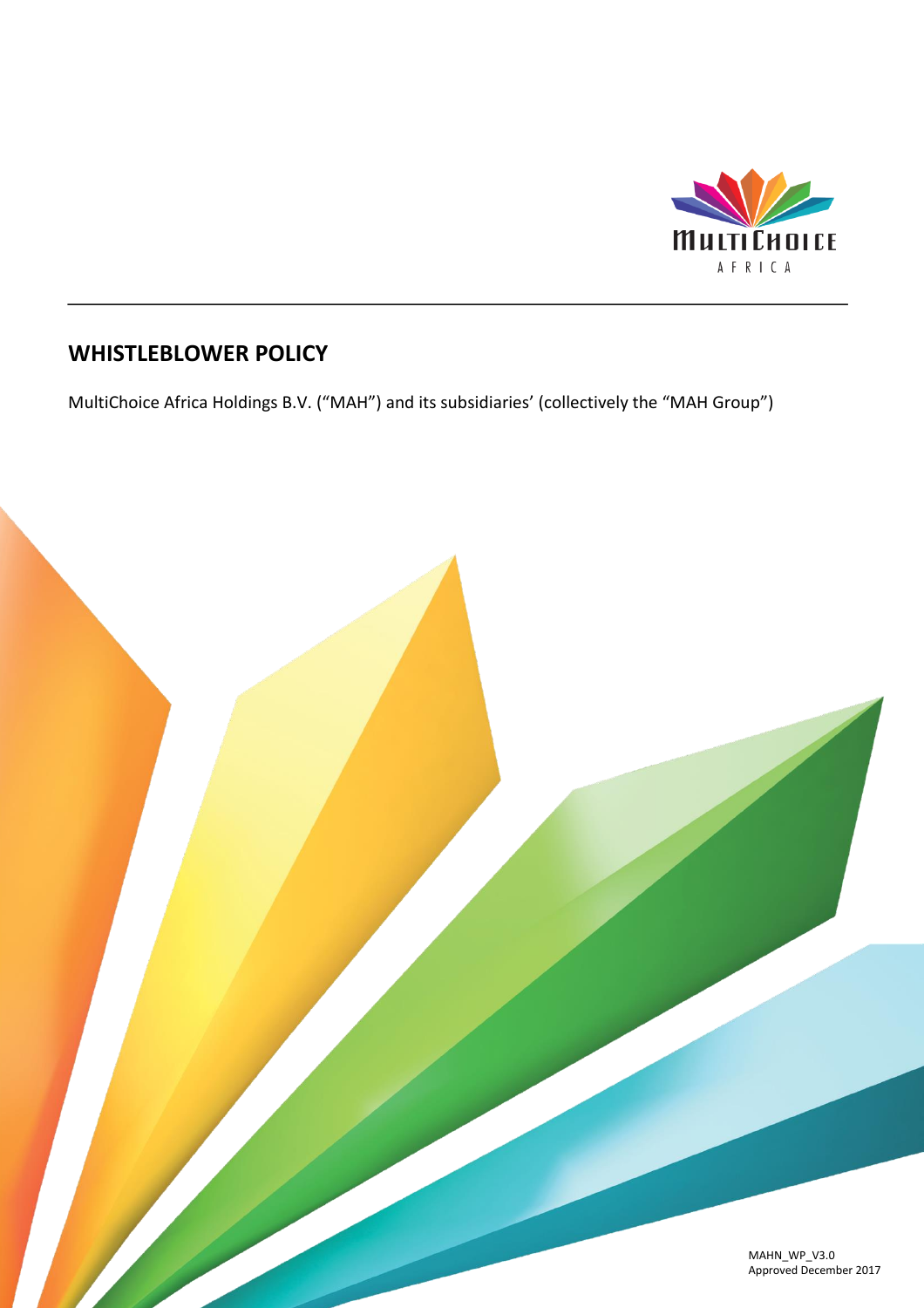

# **Contents**

| 4.3 |  |
|-----|--|
| 4.4 |  |
|     |  |
|     |  |







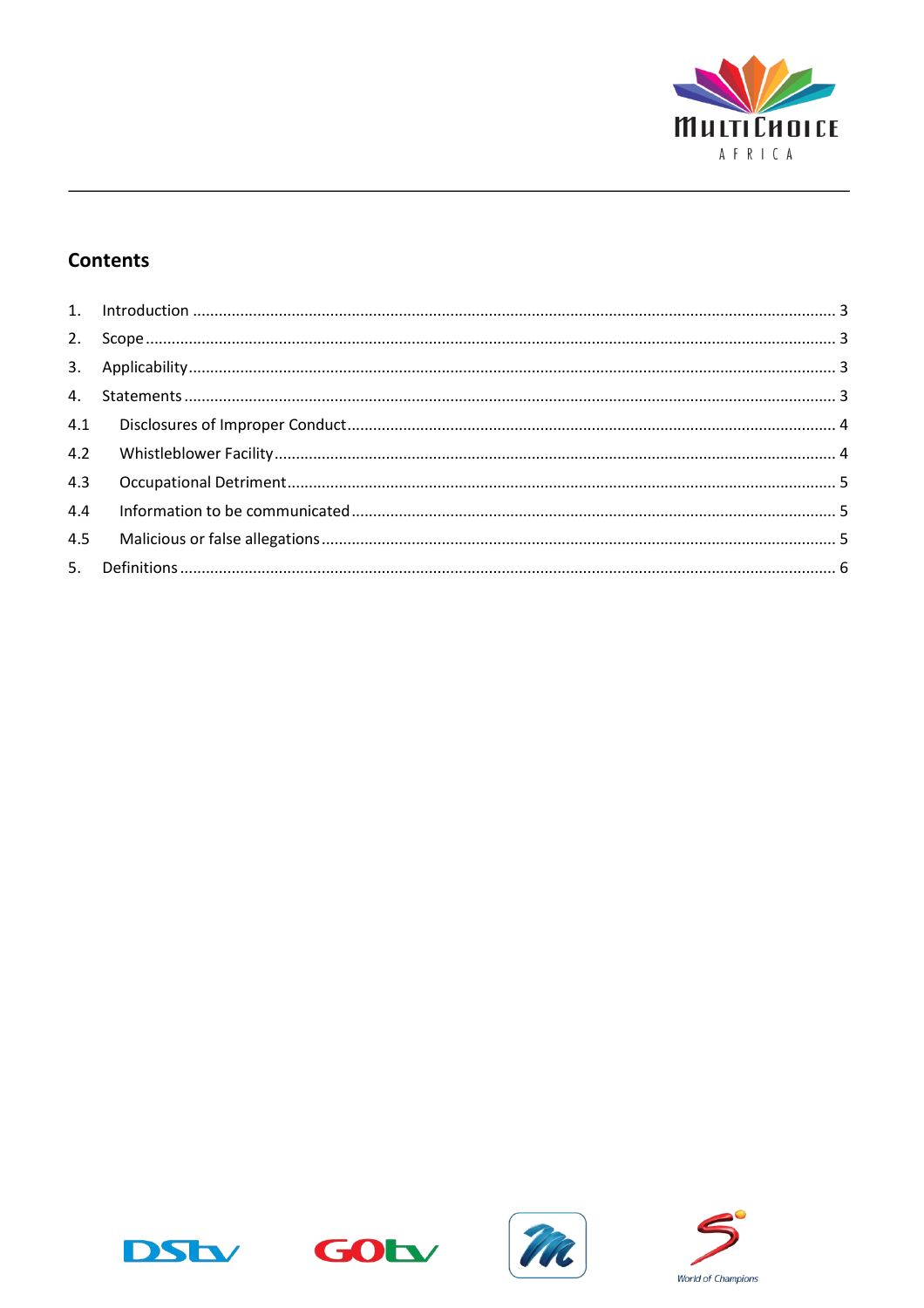

## <span id="page-2-0"></span>**1. Introduction**

The MAH Group regards the integrity of its business operations to be of the utmost importance. As such, the group encourages all Employees, who have good reason to believe that MAH or any of its Employees is/are engaging in Improper Conduct, to disclose this Improper Conduct under this Whistleblower Policy.

## <span id="page-2-1"></span>**2. Scope**

This policy applies to Protected Disclosures made after the commencement of this policy, irrespective of whether or not the Impropriety has taken place before or after the effective date of this policy.

## <span id="page-2-2"></span>**3. Applicability**

This policy applies to MAH and its subsidiaries and is applicable to the group's internal stakeholders, namely its board, and employees (whether temporary or permanent). The code also applies to employees of other companies in Naspers group that primarily provide services to MAH.

#### <span id="page-2-3"></span>**4. Statements**

It is the MAH Group's policy to:

- investigate every genuine Disclosure of Improper Conduct promptly and thoroughly and take the appropriate action;
- protect the identity of the disclosing Employee when appropriate and protect him/her from reprisals or victimisation for whistleblowing done in good faith;
- prohibit any Employee or other person from taking retaliatory or intimidating action against any Employee who, in good faith, provides information to an investigation; and
- take the appropriate action against any Employee found to have engaged in Improper Conduct.

Accordingly, this Whistleblower Policy exists to:

• assist in establishing a culture of disclosure to prevent Improper Conduct from occurring;







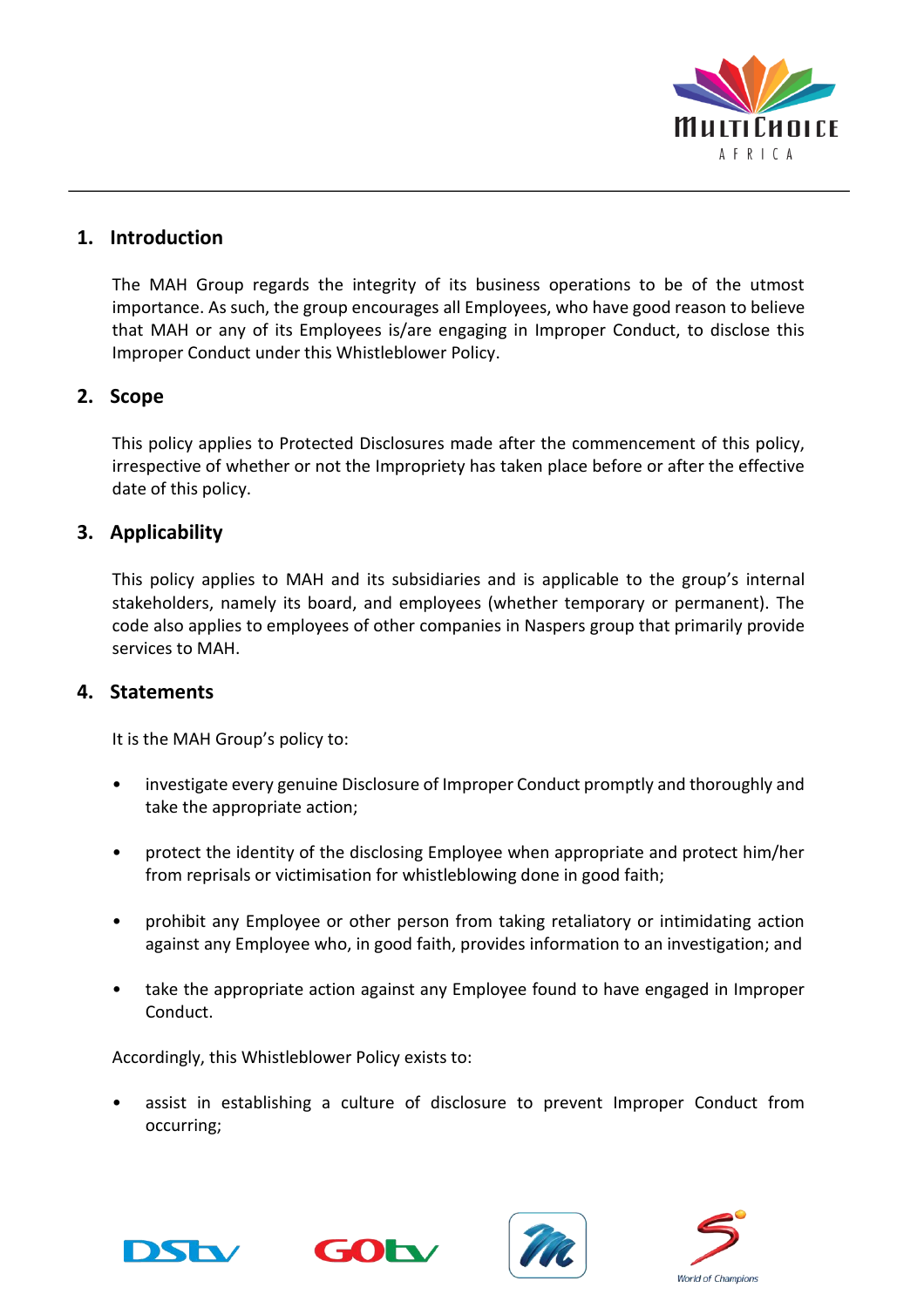

- make provision for procedures under which Employees can safely, and free from fear of any Occupational Detriments, disclose Improper Conduct;
- endeavour to protect Employees against Occupational Detriment when Protected Disclosures have been made; and
- provide support to the relevant Employee if a Protected Disclosure leads to any Occupational Detriment

# <span id="page-3-0"></span>**4.1 Disclosures of Improper Conduct**

To facilitate prompt, impartial and independent handling of all Disclosures of Improper Conduct, the MAH Group encourages employees to make Disclosures of Improper Conduct:

i) to

- the management (any person in a supervisory position) in accordance with the existing grievance procedure in the particular company in which the Employee is employed;
- the office of the internal auditor where an Employee reasonably believes that the grievance procedure is not the appropriate medium. Such disclosure may be addressed in writing to the internal auditor (including by means of e-mail or facsimile); or
- to the independent Naspers whistleblower facility described below; and

ii) when

- the Employee honestly and reasonably believes that the disclosed information is substantially true; and
- such Employee is not disclosing the information for personal gain (excluding any reward payable in terms of legislation).

When such Employee makes such Disclosure of Improper Conduct and the disclosure is not made maliciously or in bad faith, such disclosure will be a Protected Disclosure under this policy.

# <span id="page-3-1"></span>**4.2 Whistleblower Facility**

To facilitate Disclosure of Improper Conduct, Naspers makes available an independent external whistleblower facility under the name "OpenLine", operated by Deloitte's "Tip-offs Anonymous". Employees are encouraged to use this facility under appropriate circumstances.







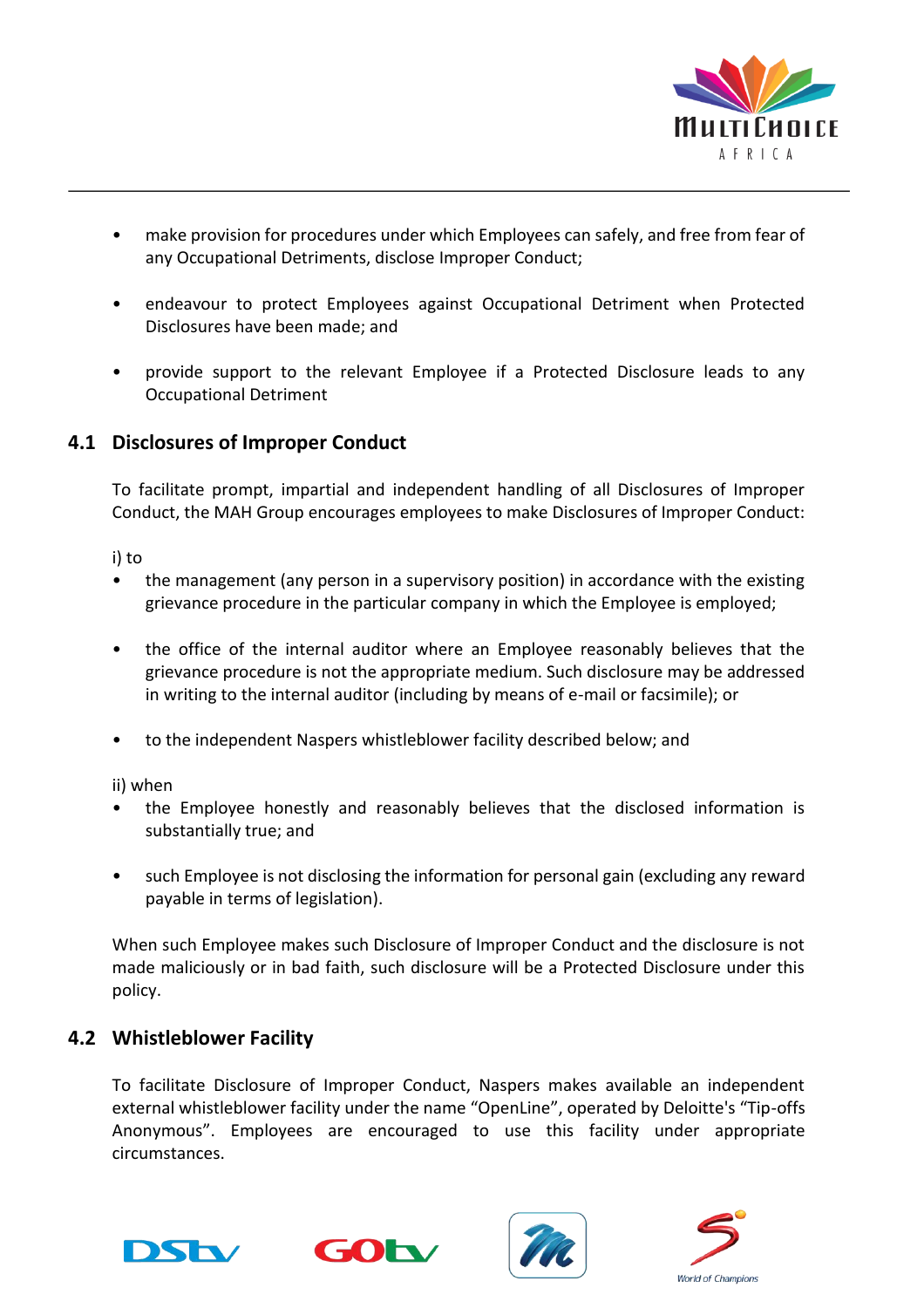

All Disclosures of Improper Conduct are investigated through cooperation between internal audit and personnel services. Naspers' internal audit function is ultimately responsible for managing the process. Depending on the nature of the matter, internal or external (forensic) auditors may be engaged to carry out the necessary investigation.

In addition to managing the process, Naspers' head of internal audit will report to the Naspers audit committee on material disclosures made in terms of this policy which have been found to be substantially true after investigation, and on the subsequent actions taken.

# <span id="page-4-0"></span>**4.3 Occupational Detriment**

Should any Employee, following the Disclosure of Improper Conduct, experience any form of Occupational Detriment, the Employee may refer the matter to the appropriate authority in terms of MAHs established internal grievance procedures. If these internal grievance procedures have been exhausted, or if the Employee is aggrieved by such person or such other persons nominated by the grievance procedures' authority, the Employee may refer his/her dispute to the appropriate labour regulatory body.

In the event of any conflict with the provisions of this policy and any Employment Legislation, such provisions of Employment Legislation will take precedence

#### <span id="page-4-1"></span>**4.4 Information to be communicated**

As allegations based upon rumours without corroborating evidence may affect the reputations of innocent people, and in order to investigate effectively the alleged Improper Conduct, a disclosing Employee will, to the extent that the Employee is in possession of such information, be required to submit comprehensive information on aspects such as who, what, when, where, how and why (if known), regarding the alleged improper Conduct, as well as provide all available supporting evidence.

#### <span id="page-4-2"></span>**4.5 Malicious or false allegations**

It is important to note that malicious or false allegations will not be tolerated. Employees will be subject to disciplinary action and may be subject to legal liability if malicious and/or false allegations are made deliberately.







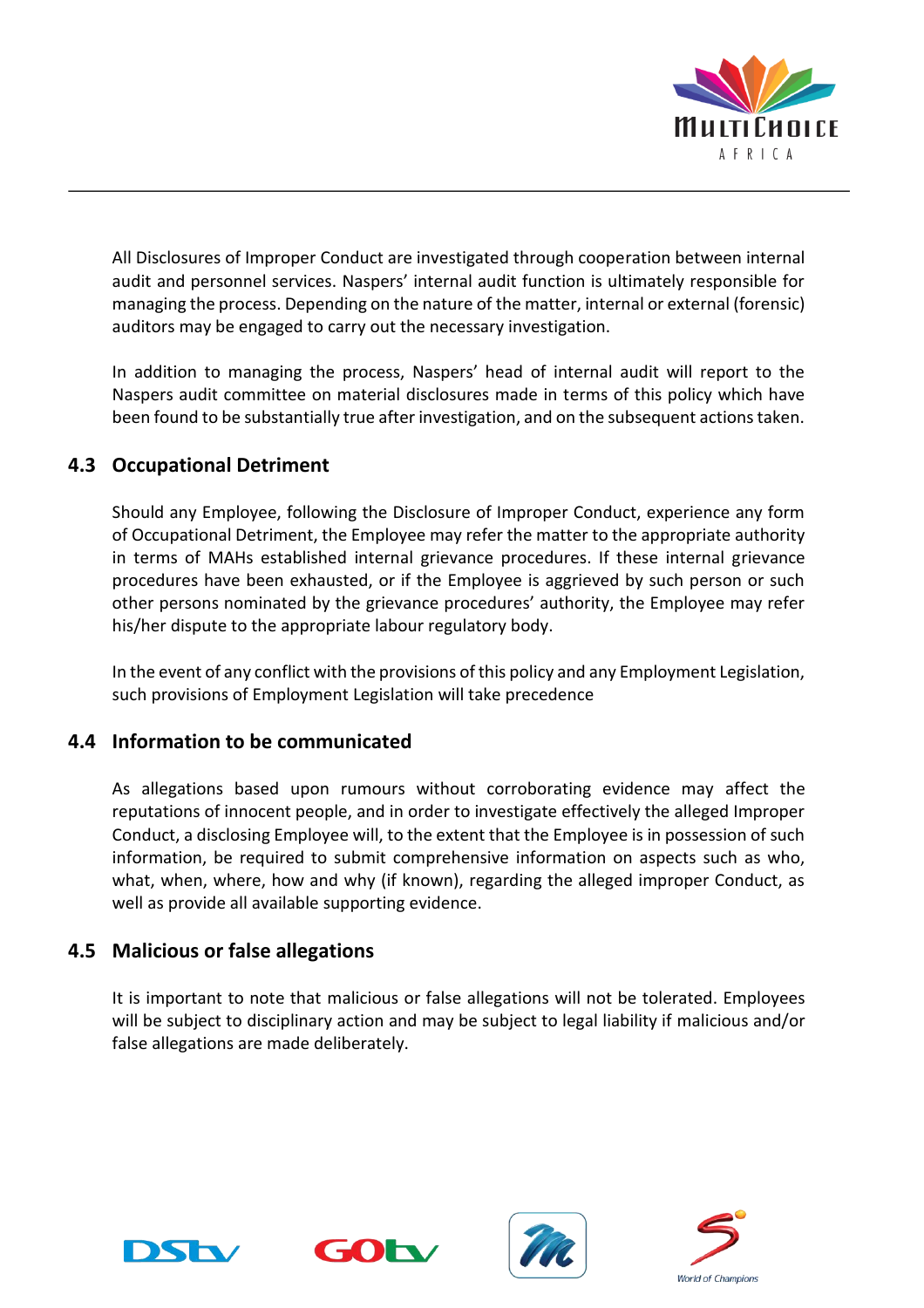

# <span id="page-5-0"></span>**5. Definitions**

- **"Disclosure of Improper Conduct"** means any disclosure of information regarding any conduct of an Employee, made by another Employee who has reason to believe that the information concerned shows or tends to show that any Improper Conduct has been committed or is likely to occur.
- **"Employee"** means any person, including any third party contractor, who receives or is entitled to receive remuneration for goods or services from the MAH Group.
- **"Impropriety or Improper Conduct"** means any conduct that is deemed improper under MAH's policies and procedures, including but not limited to any of the following to the extent that they might impact or be related to the business operations of MAH or might have an effect on the ability of any MAH Employee to perform his or her obligations:
	- o committing a criminal offence;
	- o failing to comply with a material contractual and/or legal obligation to Naspers;
	- $\circ$  behaving improperly including, but not limited to, financial or non-financial mismanagement; engaging in or being complicit in fraud, bribery or corruption; or behaving unethically;
	- o materially endangering the health and/or safety of any person;
	- o seriously harming the natural environment;
	- o illegally discriminating based on someone's race, color, religion, natural origin, sex, sexual orientation or disability, or creating a hostile work environment by making racial, sexist, homophobic or other derogatory comments about someone's race, colour, religion, natural origin, sex, sexual orientation or disability; or
	- o failure to comply with the MAH's Code of Business Ethics and Conduct and the Policies and Procedures issued in terms of such Code.
- "**Employment Legislation:** means Local employment laws and regulations that apply to an Employee making a Protected Disclosure, including for example the South African Labour Relations Act, 66 of 1995 (as amended) and the PDA.
- "**Occupational Detriment"** occurs "Occupational Detriment" occurs in relation to the workplace, where an Employee is, as a result of disclosing any Improper Conduct:
	- $\circ$  subjected to disciplinary action;